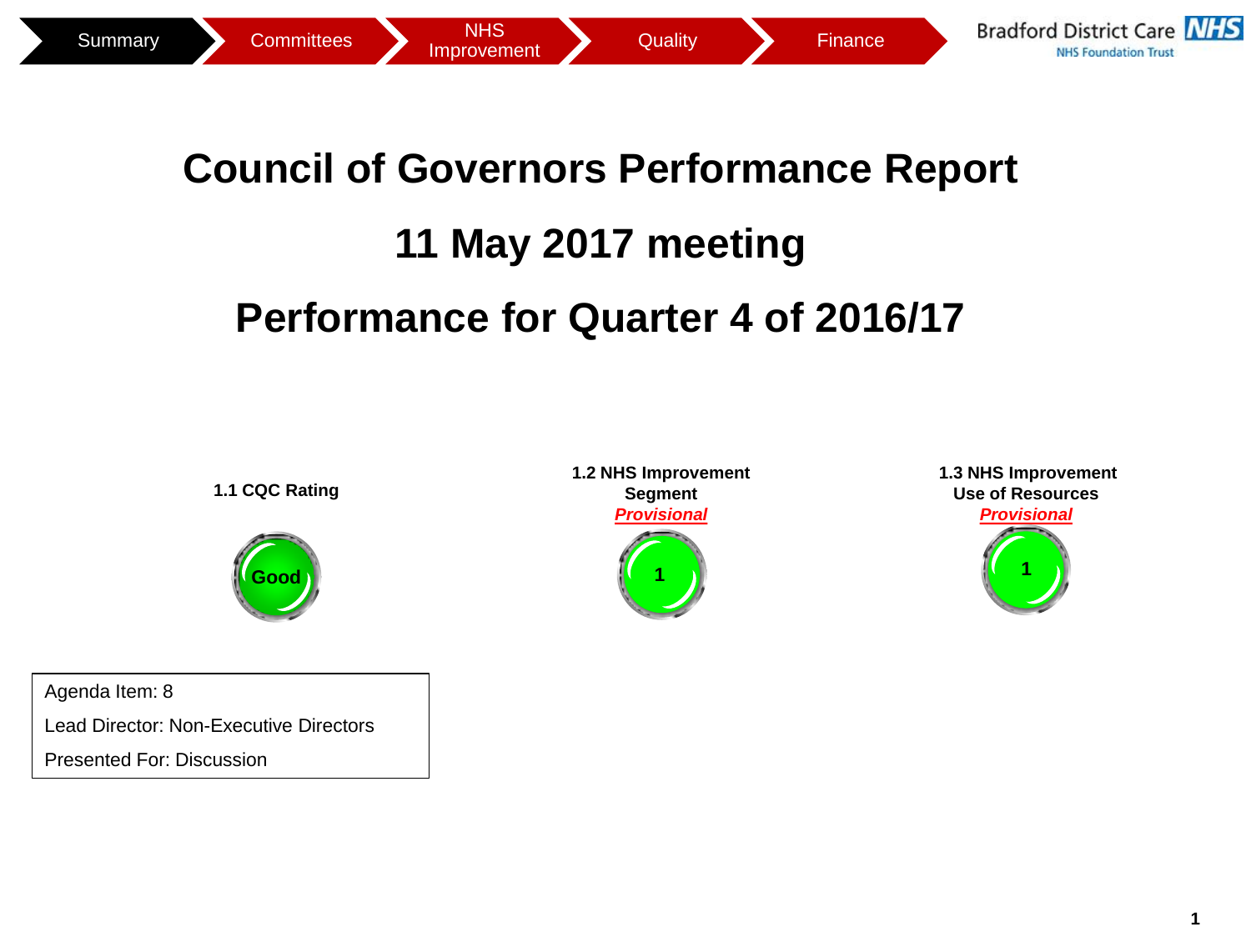| Summary                                                                                                                                                                                                       | <b>Bradford District Care NHS</b><br><b>NHS</b><br><b>Committees</b><br>Quality<br>Finance<br>Improvement<br><b>NHS Foundation Trust</b>                                                                                                                                                                                                                                                                                                                                                                                        |               |  |  |  |  |  |  |  |
|---------------------------------------------------------------------------------------------------------------------------------------------------------------------------------------------------------------|---------------------------------------------------------------------------------------------------------------------------------------------------------------------------------------------------------------------------------------------------------------------------------------------------------------------------------------------------------------------------------------------------------------------------------------------------------------------------------------------------------------------------------|---------------|--|--|--|--|--|--|--|
| The purpose of this Performance Report is to assist the Council of Governors in seeking assurance against the Trust's performance<br>and progress in delivery of a broad range of key targets and indicators. |                                                                                                                                                                                                                                                                                                                                                                                                                                                                                                                                 |               |  |  |  |  |  |  |  |
|                                                                                                                                                                                                               | <b>Key Highlights</b>                                                                                                                                                                                                                                                                                                                                                                                                                                                                                                           | <b>Slides</b> |  |  |  |  |  |  |  |
|                                                                                                                                                                                                               | <b>NHS Improvement Indicators</b>                                                                                                                                                                                                                                                                                                                                                                                                                                                                                               |               |  |  |  |  |  |  |  |
| <b>Assurance</b>                                                                                                                                                                                              | • NHS Improvement indicators have been met for March 2017 and quarter 4, for those indicators where<br>final data is available.                                                                                                                                                                                                                                                                                                                                                                                                 | $7 - 8$       |  |  |  |  |  |  |  |
|                                                                                                                                                                                                               | Improving Access to Psychological Therapies service recovery rates have improved during 2016/17 with<br>$\bullet$<br>recovery above the 50% target at overall Trust level. Board members are mindful that recovery rates are<br>lower within black, asian and minority ethnic communities and in areas of high deprivation. The Trust is                                                                                                                                                                                        |               |  |  |  |  |  |  |  |
|                                                                                                                                                                                                               | considering work relating to cultural sensitivity, working with a pilot team in the Bradford City area.                                                                                                                                                                                                                                                                                                                                                                                                                         |               |  |  |  |  |  |  |  |
|                                                                                                                                                                                                               | <b>Quality</b>                                                                                                                                                                                                                                                                                                                                                                                                                                                                                                                  | 9             |  |  |  |  |  |  |  |
| <b>Information</b>                                                                                                                                                                                            | Commissioners have agreed revised reporting for pressure ulcers. Only category 3 and 4 pressure ulcers<br>with any omissions in care will be reported as serious incidents. All pressure ulcers continue to be                                                                                                                                                                                                                                                                                                                  |               |  |  |  |  |  |  |  |
| <b>Assurance</b>                                                                                                                                                                                              | recorded internally and are monitored through the Quality and Safety Committee.<br>The Trust met all Information Governance (IG) toolkit requirements at Level 2 or above for 2016/17. IG                                                                                                                                                                                                                                                                                                                                       | 11            |  |  |  |  |  |  |  |
|                                                                                                                                                                                                               |                                                                                                                                                                                                                                                                                                                                                                                                                                                                                                                                 | 11            |  |  |  |  |  |  |  |
| <b>Exceptions</b>                                                                                                                                                                                             | training compliance continues to be closely monitored at the business unit performance meetings.<br>In March 2017, labour turnover was 13.0% against an internal Trust target of 10%. The top 3 reasons<br>given by staff for leaving the Trust are relocation, retirement and promotion. The Finance Business and<br>Investment Committee has considered a deep dive into labour turnover and the Committee requested<br>further work on analysing the number of incidents recorded in services with a high level of turnover; |               |  |  |  |  |  |  |  |
|                                                                                                                                                                                                               | Sickness absence fell in quarter 4 but remains above the internal Trust target of 4%. Learning from trusts<br>$\bullet$<br>with lower sickness absence has shown the importance of consistent application by managers of the<br>sickness absence policy and support to increase their confidence when responding to sickness absence.                                                                                                                                                                                           | 11            |  |  |  |  |  |  |  |
|                                                                                                                                                                                                               | <b>Finance</b>                                                                                                                                                                                                                                                                                                                                                                                                                                                                                                                  |               |  |  |  |  |  |  |  |
| <b>Assurance</b>                                                                                                                                                                                              | The Trust submitted key draft finance data to NHS Improvement on 19 April and reported achievement of<br>the 2016/17 Control Total; with £6k over achievement excluding national incentives. This follows robust<br>and determined financial risk and mitigation planning from early in 2016/17 supplemented by an extended<br>recovery plan in quarter 4 which effected the following key improvements:                                                                                                                        | 12            |  |  |  |  |  |  |  |
|                                                                                                                                                                                                               | - Reviewed Trust asset lives / valuations, securing recurrent annual reductions in capital charges; and<br>- Agreement of formerly unresolved property charges with NHS Property Services.                                                                                                                                                                                                                                                                                                                                      |               |  |  |  |  |  |  |  |
|                                                                                                                                                                                                               | <b>Summary and Recommendations</b>                                                                                                                                                                                                                                                                                                                                                                                                                                                                                              |               |  |  |  |  |  |  |  |
|                                                                                                                                                                                                               | The performance report shows good performance against all targets in March 2017, including successful financial recovery.<br>Correlation of quality information (including patient experience and safety related measures), performance, finance, workforce and                                                                                                                                                                                                                                                                 |               |  |  |  |  |  |  |  |
|                                                                                                                                                                                                               | health and safety information has taken place at the Board Committees (see highlights at slides 3 to 6).                                                                                                                                                                                                                                                                                                                                                                                                                        | $\mathbf{2}$  |  |  |  |  |  |  |  |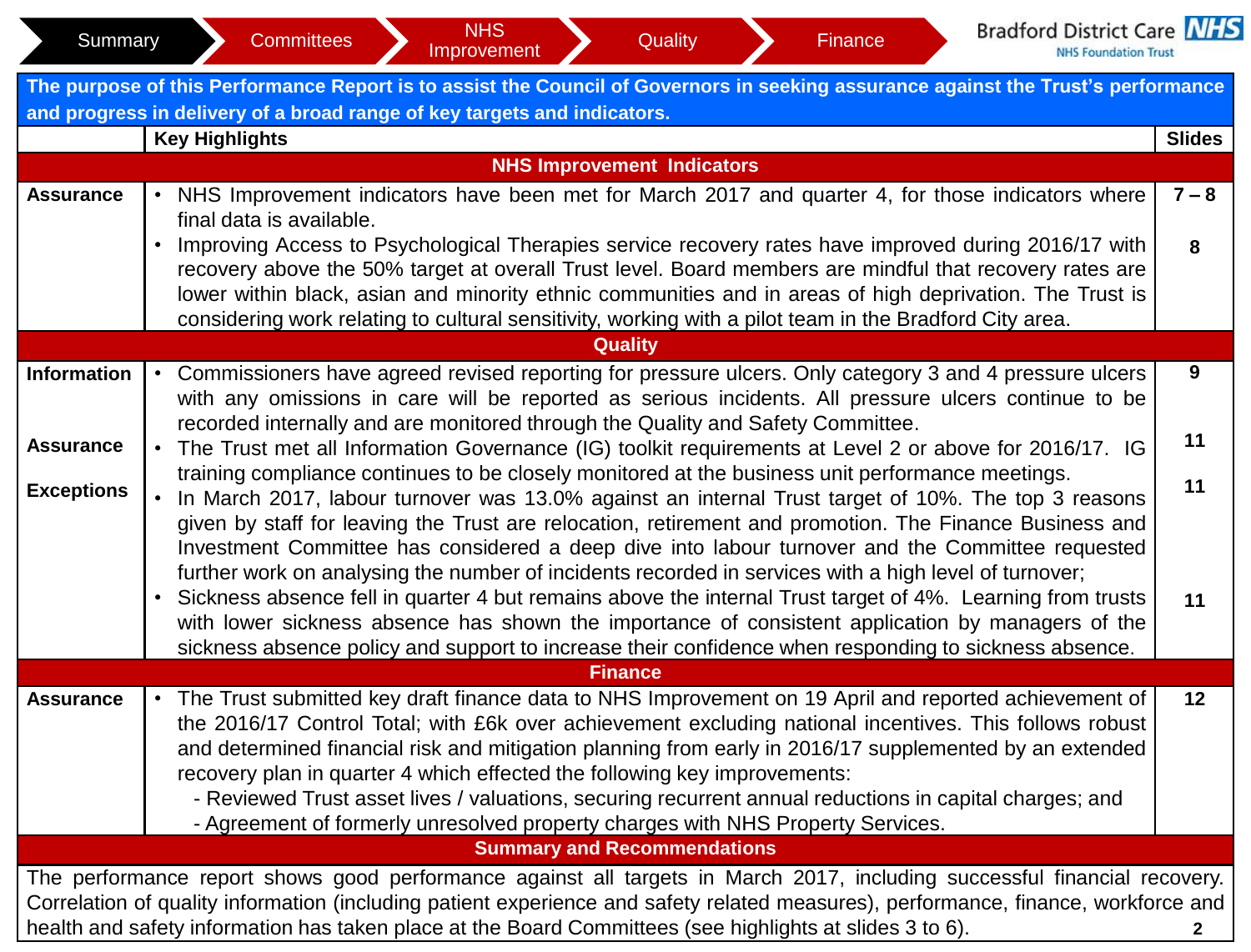|                   | Finance, Business & Investment Committee (Chair: Rob Vincent)                                                                                                                                                                                                                                                                                                                                                                                                                                                                                                                                                                                                                                                                                                                                                                                                                                                                                                                                                                                                                                                                                                                  |
|-------------------|--------------------------------------------------------------------------------------------------------------------------------------------------------------------------------------------------------------------------------------------------------------------------------------------------------------------------------------------------------------------------------------------------------------------------------------------------------------------------------------------------------------------------------------------------------------------------------------------------------------------------------------------------------------------------------------------------------------------------------------------------------------------------------------------------------------------------------------------------------------------------------------------------------------------------------------------------------------------------------------------------------------------------------------------------------------------------------------------------------------------------------------------------------------------------------|
|                   | From the March and April 2017 Committee Meeting:                                                                                                                                                                                                                                                                                                                                                                                                                                                                                                                                                                                                                                                                                                                                                                                                                                                                                                                                                                                                                                                                                                                               |
| <b>Exceptions</b> | • NHS England invited providers to bid to provide Community Dental Services (currently delivered by the<br>Trust). However, this process has been deferred for 18 months to allow NHS England to undertake wider<br>market engagement. The Trust will utilise this period to prepare for the tendering exercise.<br>• The Trust has experienced difficulties in filling some consultant/junior doctor roles due to a lack of psychiatry<br>entrants. At the same time, the Trust is required to ensure agency staff expenditure meets national price,<br>wage and expenditure caps. The Committee heard about steps being taken to address these issues and<br>highlighted the importance of more effective engagement between the Board and consultants / junior doctors.<br>• In April, the Committee received a review of the Workforce Strategy and noted the intensity of the challenges<br>within it and their relevance to performance. The Committee requested that the November report pay<br>particular attention to process and job redesign issues and to any further learning from the Executive's current<br>follow up of issues identified in the Staff Survey. |
| <b>Assurance</b>  | In March, the Committee supported work to explore three possible areas to support achievement of the Trust's<br>$\bullet$<br>2017/18 control total. These related to: i) asset life and valuation review work; ii) a contribution to overheads<br>from the Wakefield Children's Services contract; and iii) potential Corporate savings following a benchmarking<br>review which suggests costs exceed lower quartile. Senior managers will explore Corporate efficiencies and<br>report their findings to the Executive and Committee in June. The Committee also noted the significance of the<br>financial challenges during the coming financial year, including new agency cost reductions.<br>• In April 2017, the Committee noted that due to efforts of staff throughout the organisation, the Trust had<br>achieved its 2016/17 control total and would be report a Use of Resources Rating of 1 to NHS                                                                                                                                                                                                                                                               |
|                   | • The Committee noted the breadth of positive impacts arising from the Agile programme with higher than<br>anticipated benefits to date. Reduced staff savings have been reflected in the 2017/18 and 2018/19 financial<br>plans but the original net 5 year plan benefit is still expected to be met due to lower than expected costs.<br>Reduced savings reflect changing circumstances e.g. lower Commissioner funding for demographic changes<br>and pressures on community teams.                                                                                                                                                                                                                                                                                                                                                                                                                                                                                                                                                                                                                                                                                         |
|                   | • A review of telephony costs revealed issues relating to historic SIM card tracking and revised processes have                                                                                                                                                                                                                                                                                                                                                                                                                                                                                                                                                                                                                                                                                                                                                                                                                                                                                                                                                                                                                                                                |
|                   | • The Committee was assured by the grip now being applied to the leadership and management of the<br>Informatics service. It also noted the strong grip on the Market Development Strategy.                                                                                                                                                                                                                                                                                                                                                                                                                                                                                                                                                                                                                                                                                                                                                                                                                                                                                                                                                                                    |
|                   |                                                                                                                                                                                                                                                                                                                                                                                                                                                                                                                                                                                                                                                                                                                                                                                                                                                                                                                                                                                                                                                                                                                                                                                |
|                   | Improvement.<br>been introduced to overcome these. The Committee will monitor progress and financial impacts.<br>• The Committee commented on draft proposals for an Intellectual Property Policy in advance of a review by<br>the wider Executive Management Team                                                                                                                                                                                                                                                                                                                                                                                                                                                                                                                                                                                                                                                                                                                                                                                                                                                                                                             |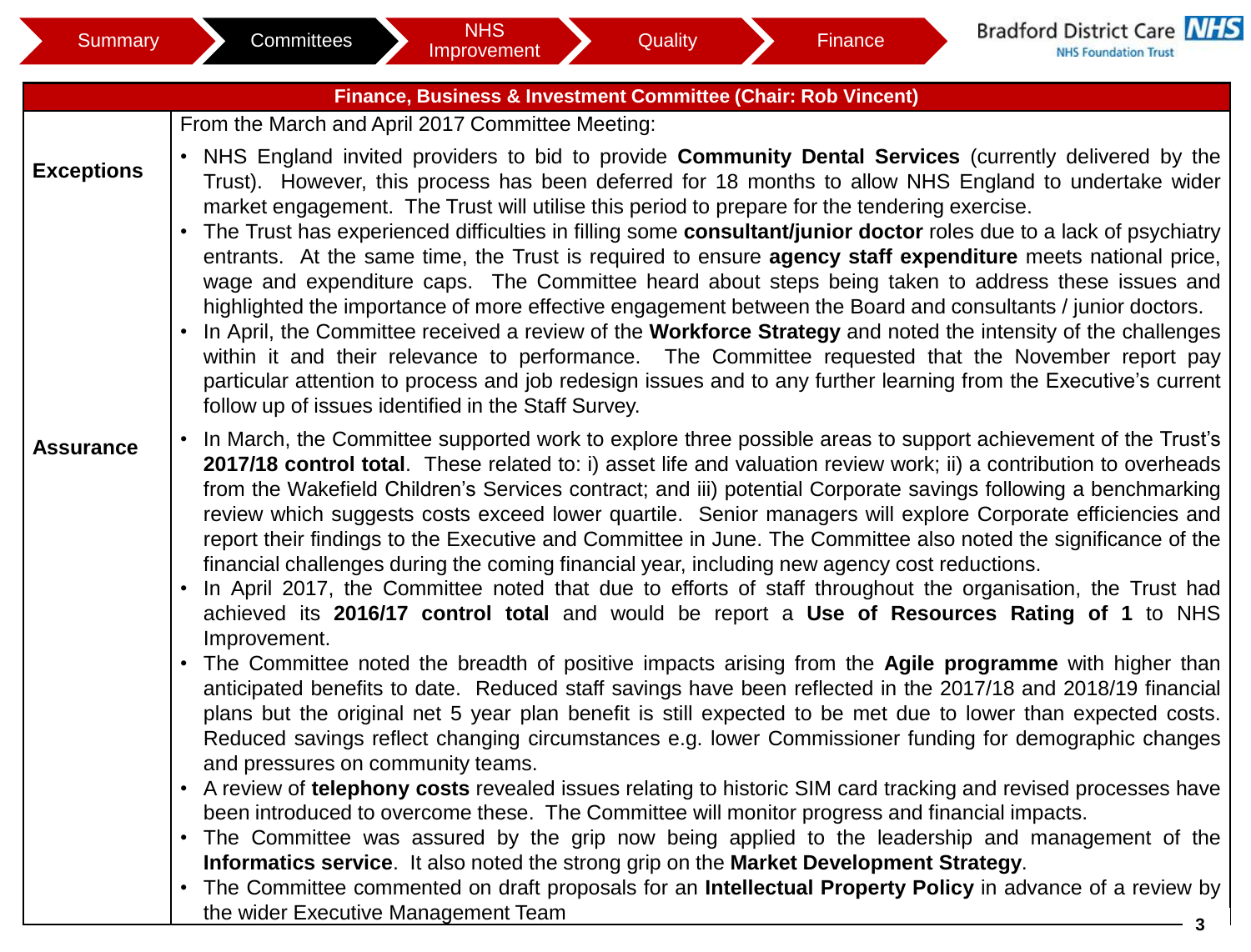| <b>Quality &amp; Safety Committee (Chair: Sue Butler)</b> |                                                                                                                                                                                                                                                                                                                                                                                                                                                                                                                                                                                                                                                                                                                                                                                                                                                                                                                                                                                                                                                                                                                                                                                                                                                                                                                                                                                                                                                                                                                                                                                                                                                                                                                                                                                                                                                                                                                                                                                                                                                                                             |  |  |  |  |  |  |
|-----------------------------------------------------------|---------------------------------------------------------------------------------------------------------------------------------------------------------------------------------------------------------------------------------------------------------------------------------------------------------------------------------------------------------------------------------------------------------------------------------------------------------------------------------------------------------------------------------------------------------------------------------------------------------------------------------------------------------------------------------------------------------------------------------------------------------------------------------------------------------------------------------------------------------------------------------------------------------------------------------------------------------------------------------------------------------------------------------------------------------------------------------------------------------------------------------------------------------------------------------------------------------------------------------------------------------------------------------------------------------------------------------------------------------------------------------------------------------------------------------------------------------------------------------------------------------------------------------------------------------------------------------------------------------------------------------------------------------------------------------------------------------------------------------------------------------------------------------------------------------------------------------------------------------------------------------------------------------------------------------------------------------------------------------------------------------------------------------------------------------------------------------------------|--|--|--|--|--|--|
|                                                           | From the February and March 2017 Committee meetings:                                                                                                                                                                                                                                                                                                                                                                                                                                                                                                                                                                                                                                                                                                                                                                                                                                                                                                                                                                                                                                                                                                                                                                                                                                                                                                                                                                                                                                                                                                                                                                                                                                                                                                                                                                                                                                                                                                                                                                                                                                        |  |  |  |  |  |  |
| <b>Exceptions:</b>                                        | • Due to capacity issues in the Patient Experience team, a six month extension has been given to the Triangle<br>of Care initiative, taking the completion date to 31 December 2017. This initiative is designed to improve and<br>evidence the involvement of carers, alongside service users and professionals, in the care of the service user.<br>• There has been an ongoing struggle to maintain the flow of responses to the Friends and Family Test and the<br>current electronic system has not been well used and so a new paper based system has been commissioned.<br>Following the identification of a significant number of people on the waiting list for psychological therapies<br>and significant waiting times, a number of actions are being taken: i) a service redesign which will see<br>Psychological Therapies and IAPT working in a single team on one clinical pathway; and ii) a `keeping in touch'<br>service for those on the waiting list. The service will move to the Adult Mental Health Business Unit so that all<br>team members are within a single management structure.                                                                                                                                                                                                                                                                                                                                                                                                                                                                                                                                                                                                                                                                                                                                                                                                                                                                                                                                                                              |  |  |  |  |  |  |
| <b>Assurance</b>                                          | <b>Patricia</b> , whose story had been shared with the Board in June 2016, now provides positive feedback about the<br>support and response she receives from the Trust.<br>The relaunch of the <b>Smoke Free strategy</b> has been associated with improvements. These include little or no<br>smoking leave, minimal smoking around inpatient entrances, increased availability of support activities for<br>service users and staff and improved reporting of smoking incidents.<br>There has been a steady increase in referrals to the Wellbeing College.<br>• Two locum pharmacists have been recruited within the Medicines Management team to alleviate the<br>pressures on the team as a result of high levels of sickness absence.<br>• Significant progress has been made in relation to the equality delivery system. A large proportion of staff<br>have taken part in activities relating to accessible information, unconscious bias and cultural competence and a<br>further cohort of BME staff has graduated from the Moving Forward programme.<br>There is an upward trend in the number of <b>serious incidents</b> , the majority of which relate to suicide. The<br>Committee was assured that this is a national trend.<br>Internal audit completed a review of all deaths from suicide identified amongst users of BDCFT services in<br>the period January 2014 to July 2016. The Committee was assured themes identified were consistent with<br>those identified through the incident and complaints processes. The themes will inform training and risk<br>management relating to suicides. The report will also feed into the local health economy suicide strategy.<br>A Mortality Review Group has been established to undertake structured reviews of all deaths of service users<br>$\bullet$<br>with a learning disability, as well as a sample of deaths within Mental Health services and Adult Physical Health<br>services. Attendance at a recent national learning event suggests our progress compares favourably with<br>that of other trusts.<br>4 |  |  |  |  |  |  |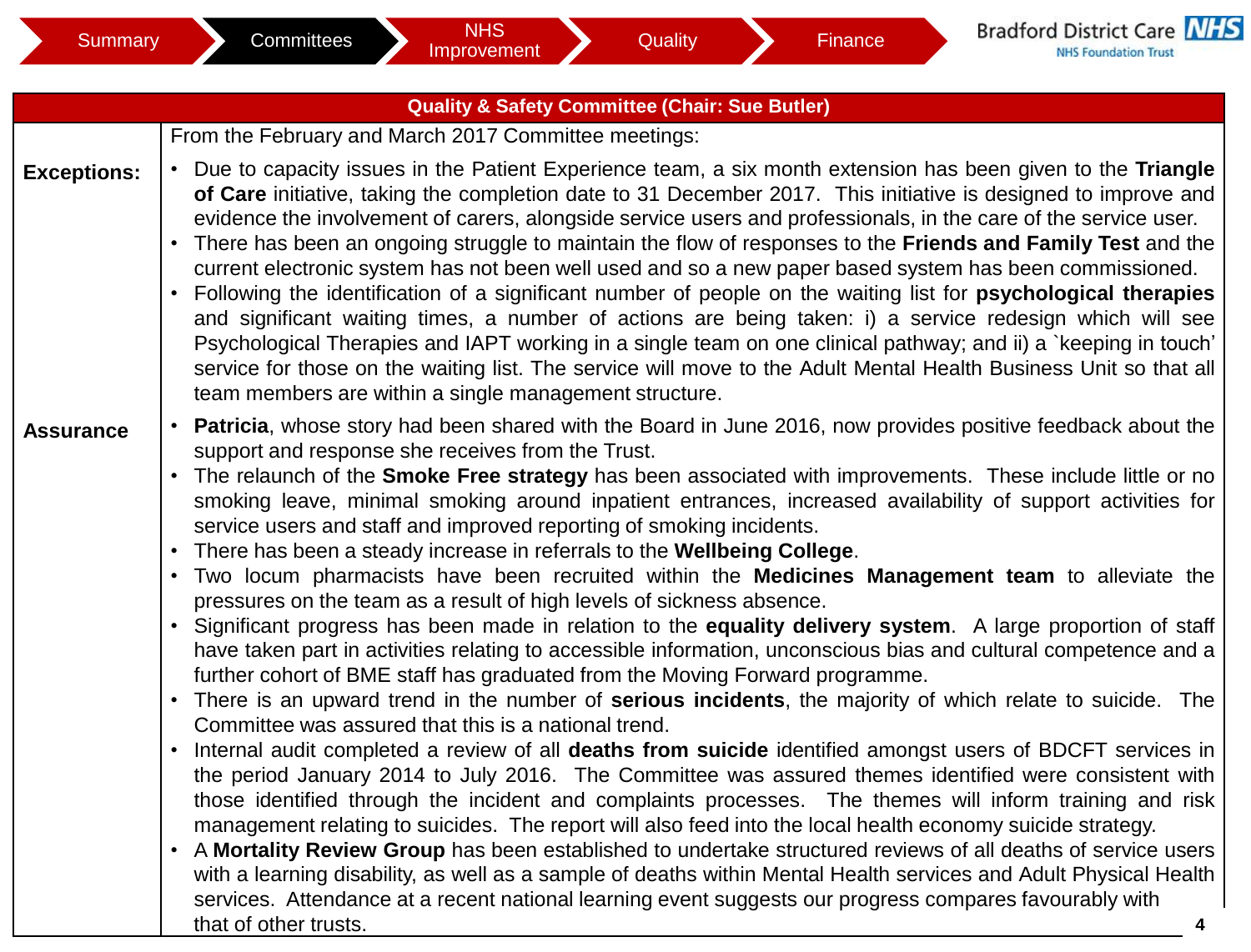|                   | <b>Mental Health Legislation Committee (Chair: Nadira Mirza)</b>                                                                                                                                                                                                                                                                                                                                                                                                                                                                                                                                                                                                                                                                                                                                                                                                                                           |
|-------------------|------------------------------------------------------------------------------------------------------------------------------------------------------------------------------------------------------------------------------------------------------------------------------------------------------------------------------------------------------------------------------------------------------------------------------------------------------------------------------------------------------------------------------------------------------------------------------------------------------------------------------------------------------------------------------------------------------------------------------------------------------------------------------------------------------------------------------------------------------------------------------------------------------------|
|                   | From the April 2017 Committee meeting:                                                                                                                                                                                                                                                                                                                                                                                                                                                                                                                                                                                                                                                                                                                                                                                                                                                                     |
| <b>Exceptions</b> | The Committee noted a number of signals that the current arrangements for meeting Mental Health Act<br>requirements were struggling to match demands. In particular, there had been substantial, sustained<br>increases in the numbers of applications for review under sections two and three of the Act. A significant<br>number of Hospital Manager meetings were being postponed due to scheduled health tribunal hearings. It<br>was also clear that a staff absence was impacting on workload. A business case, aimed at addressing the<br>issues, will be considered by the Executive Management Team.                                                                                                                                                                                                                                                                                              |
| <b>Assurance</b>  | The Trust received a generally positive report following a recent unannounced inspection of the Heather Ward,<br>$\bullet$<br>although it was noted that some procedural issues noted in an earlier report remained a concern. The<br>Committee requested that further attention be given to the mechanisms for sharing findings with all ward<br>managers and for assuring the delivery of agreed actions.<br>Mental Capacity Act training continues to be well-attended.<br>The Committee was assured by a report which indicated effective preparations had been made to implement<br>recent changes in legislation affecting police and mental health working arrangements. The Committee<br>requested that a fully developed implementation plan, with SMART objectives, be shared with Committee<br>members and that the strength of engagement arrangements with North Yorkshire Police be checked. |

|                   | <b>Charitable Funds Committee (Chair: Nadira Mirza)</b>                                                                                                                                                                                                                                                                                                                                                       |
|-------------------|---------------------------------------------------------------------------------------------------------------------------------------------------------------------------------------------------------------------------------------------------------------------------------------------------------------------------------------------------------------------------------------------------------------|
|                   | From the February 2017 Committee meeting:                                                                                                                                                                                                                                                                                                                                                                     |
| <b>Exceptions</b> | • The Committee considered an options appraisal for investment opportunities to maximise the return on<br>investment of the funds held in the Charities account balanced against the risks of those opportunities. The<br>Committee agreed; in keeping with the principles of the fund and the need to make it accessible for use, it would<br>be most cost effective to keep the funds in a savings account. |
| <b>Assurance</b>  | A Charitable Funds Panel has been established and aims to increase awareness and promote access to<br>charitable funds amongst staff and service users. The Committee was assured by the wide range of<br>applications being received and that the funds were being allocated in accordance with Fund requirements.                                                                                           |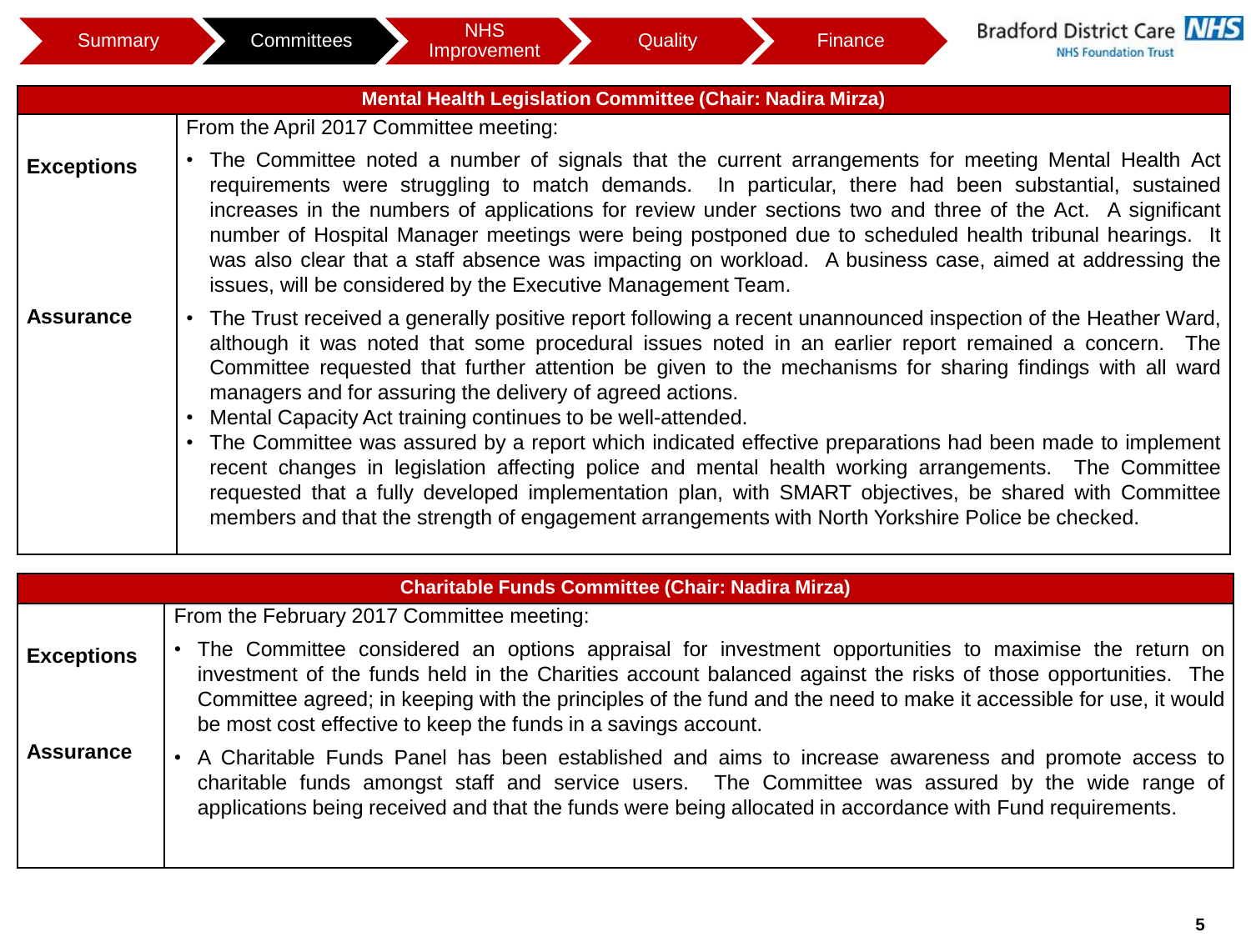|                  | <b>Audit Committee (Chair: David Banks)</b>                                                                                                                                                                                                                                                                                                                                                                                                                                                                                                                                                                                                                                                                                                                                                                                                                                                                                                                                                                                                                                                                                                                                                                                                                                                                                                                                                                                                                                                                                                           |
|------------------|-------------------------------------------------------------------------------------------------------------------------------------------------------------------------------------------------------------------------------------------------------------------------------------------------------------------------------------------------------------------------------------------------------------------------------------------------------------------------------------------------------------------------------------------------------------------------------------------------------------------------------------------------------------------------------------------------------------------------------------------------------------------------------------------------------------------------------------------------------------------------------------------------------------------------------------------------------------------------------------------------------------------------------------------------------------------------------------------------------------------------------------------------------------------------------------------------------------------------------------------------------------------------------------------------------------------------------------------------------------------------------------------------------------------------------------------------------------------------------------------------------------------------------------------------------|
| <b>Assurance</b> | From the February and April 2017 Committee meetings:                                                                                                                                                                                                                                                                                                                                                                                                                                                                                                                                                                                                                                                                                                                                                                                                                                                                                                                                                                                                                                                                                                                                                                                                                                                                                                                                                                                                                                                                                                  |
|                  | The Information Commissioner's Office (ICO) undertook an audit in September 2016 and highlighted a<br>$\bullet$<br>small number of actions requiring attention. These were subsequently implemented and have been signed off<br>by the ICO.                                                                                                                                                                                                                                                                                                                                                                                                                                                                                                                                                                                                                                                                                                                                                                                                                                                                                                                                                                                                                                                                                                                                                                                                                                                                                                           |
|                  | Internal Audit: The committee received three `significant assurance' reports from Internal Audit in February<br>$\bullet$<br>2017, covering: medical staff appraisals and revalidation; IT local service provider; and business development.<br>The Committee also received three `significant assurance' reports from Internal Audit in April 2017, covering:<br>financial systems, informatics capacity and charitable funds. There were no `limited assurance' or `no<br>assurance' reports at either meeting. The Committee was assured by the reduction during the year of the<br>number of outstanding internal audit follow up items and also received early indication there would be a<br>significant assurance' statement in the annual opinion provided by the Head of Internal Audit.<br>Internal Audit Plan: The Committee gained assurance that the internal audit plan for the next three years had<br>been informed by analysis of the Board Assurance Framework and strategic risks.<br><b>External Audit:</b> The Committee received assurance that adequate planning was in place for the audit of the<br>$\bullet$<br>annual accounts. External Auditors also provided assurance in relation to changes in the Trust's financial<br>forecast and the ability to deal with any audit implications which may arise.<br>The Committee also received assurance in respect of: counter fraud activity; losses and special<br>payments; and the waiver of standing orders (which are only used in accordance with policy requirements). |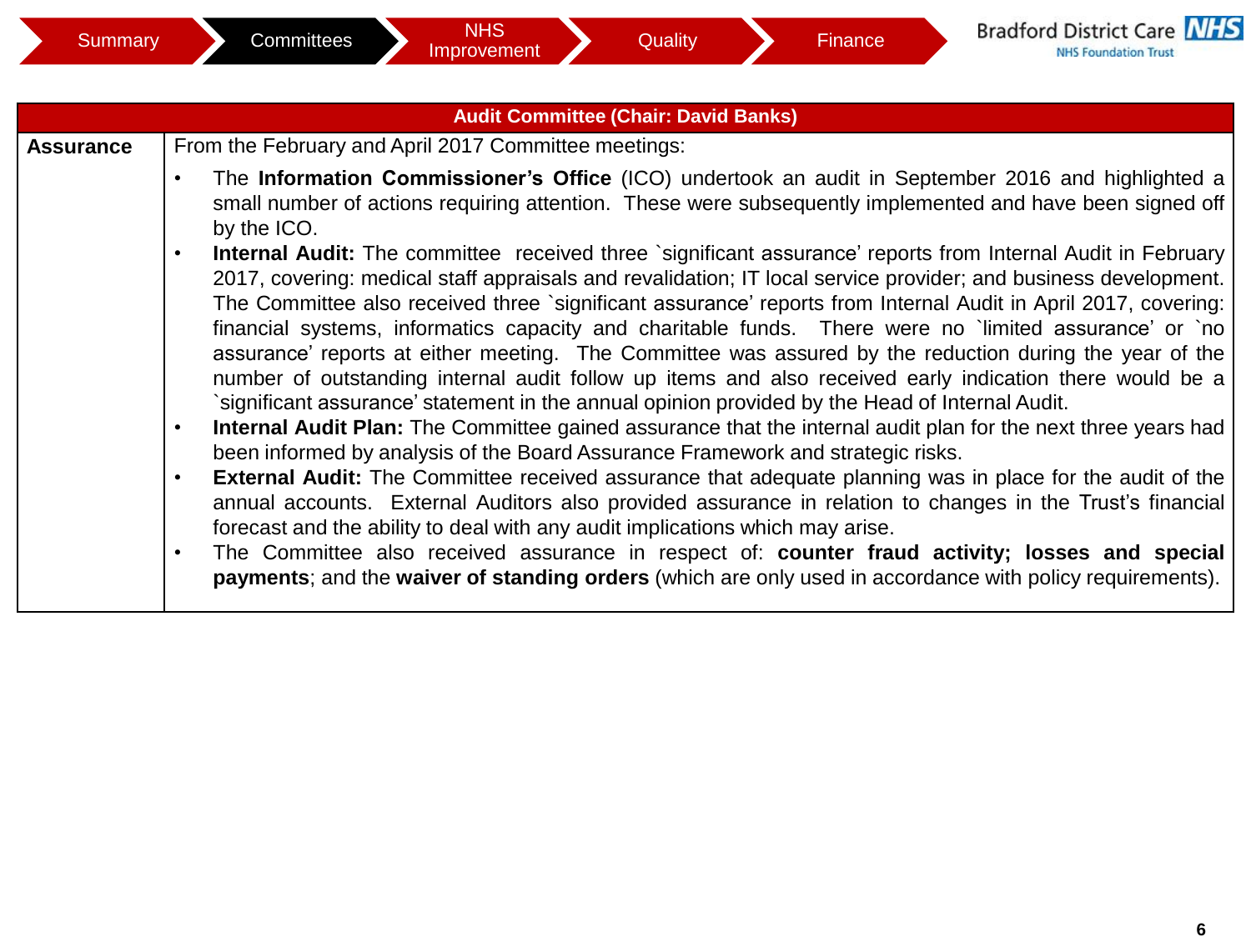## **Single Oversight Framework Operational Performance Metrics**

|                | <b>Summary</b><br><b>Committees</b>                                                                                                                           |               |                | <b>NHS</b><br>Improvement |         |        | Quality |        |                             | <b>Finance</b>                                                    |         |                                                              | <b>Bradford District Care NHS</b><br><b>NHS Foundation Trust</b>                                                                                   |
|----------------|---------------------------------------------------------------------------------------------------------------------------------------------------------------|---------------|----------------|---------------------------|---------|--------|---------|--------|-----------------------------|-------------------------------------------------------------------|---------|--------------------------------------------------------------|----------------------------------------------------------------------------------------------------------------------------------------------------|
|                |                                                                                                                                                               |               |                |                           |         |        |         |        |                             | <b>Single Oversight Framework Operational Performance Metrics</b> |         |                                                              |                                                                                                                                                    |
| Indicator      | Indicator                                                                                                                                                     |               | Q <sub>1</sub> | Q2                        | Q3      |        |         |        | Q <sub>4</sub>              | Q <sub>4</sub>                                                    | Q4      | <b>National</b>                                              |                                                                                                                                                    |
| No.            |                                                                                                                                                               | <b>Target</b> | Outturn        | Outturn                   | Outturn | Jan    | Feb     | Mar    | <b>Numerator</b><br>Outturn | Denominator<br>Outturn                                            | Outturn | <b>Benchmark</b>                                             | Graph                                                                                                                                              |
| M3             | Maximum time of 18 weeks from point of referral to<br>treatment (RTT) in aggregate - patients on an incomplete<br>pathway                                     | 92.0%         |                |                           |         | 99.3%  | 100.0%  | 100.0% | 390                         | 390                                                               | 100.0%  | 90.0 % as of Feb 17<br>Next publication date:<br>May 17      | 100.0%<br>95.0%<br>90.0%<br>85.0%<br>80.0%<br>Mar Apr May Jun Jul Aug Sep Oct Nov Dec Jan Feb Ma<br>16 16 16 16 16 16 16 16 16 16                  |
| M <sub>5</sub> | Patients requiring acute care who received a gatekeeping<br>assessment by a crisis resolution and<br>home treatment team in line with best practice standards | 95.0%         |                |                           |         | 100.0% | 100.0%  | 98.3%  | 158                         | 159                                                               | 99.3%   | 98.7% as of<br>$Q3 - 16/17$<br>Next publication date:<br>TBC | 100.0%<br>97.5%<br>95.0%<br>92.5%<br>90.0%<br>Mar Apr May Jun Jul Aug Sep Oct Nov Dec Jan Feb Mar<br>16 16 16 16 16 16 16 16 16 16 17 17 17        |
| M7             | People with a first episode of psychosis begin treatment<br>with a NICE-recommended package of care within 2<br>weeks of referral                             | 50.0%         | 74.2%          | 64.2%                     | 75.3%   | 60.5%  | 95.4%   | 62.5%  | 64                          | 92                                                                | 69.5%   |                                                              | 100.0%<br>80.0%<br>60.0%<br>40.0%<br>20.0%<br>0.0%<br>Mar Apr May Jun Jul Aug Sep Oct Nov Dec Jan Feb Ma<br>16 16 16 16 16 16 16 16 16 16 17 17 17 |
|                | Ensure that cardio-metabolic assessment and treatment<br>for people with psychosis is delivered routinely in the<br>following service areas:                  |               |                |                           |         |        |         |        |                             |                                                                   |         |                                                              |                                                                                                                                                    |
| M19            | a) Inpatient Wards                                                                                                                                            | 90.0%         |                |                           |         |        |         |        |                             |                                                                   |         |                                                              |                                                                                                                                                    |
|                | b) Early Intervention in psychosis services                                                                                                                   | 90.0%         |                |                           |         |        |         |        |                             | <b>TBC</b>                                                        |         |                                                              |                                                                                                                                                    |
|                | c) Community mental health services (people on Care<br>Programme Approach)                                                                                    | 65.0%         |                |                           |         |        |         |        |                             |                                                                   |         |                                                              |                                                                                                                                                    |

**Indicator M7**: Data is provided in relation to the waiting time element of the new standard for Early Intervention in Psychosis (EIP). This shows patients who started treatment in March 2017 within two weeks of referral. The number of incomplete pathways (patients waiting) at the end of March 2017 was 27; 15 of these patients have been waiting for more than two weeks.

**Indicator M19**: Performance against this standard is assessed as part of the 2016/17 national CQUIN indicator, via national audit. Data has been collected and submitted in quarter 4 of 2016/17. The Trust is projecting full achievement of the CQUIN which audits a 'snapshot'. The Single Oversight Framework requires sustained and embedded performance, measured on a quarterly basis. **Graph Key** The mental health acute and community services business unit has developed a sustainability plan to Measure maintain achievement across every quarter in all 3 service areas, however routine delivery of this current Target Trend CQUIN indicator is not projected until April 2017. Trajectory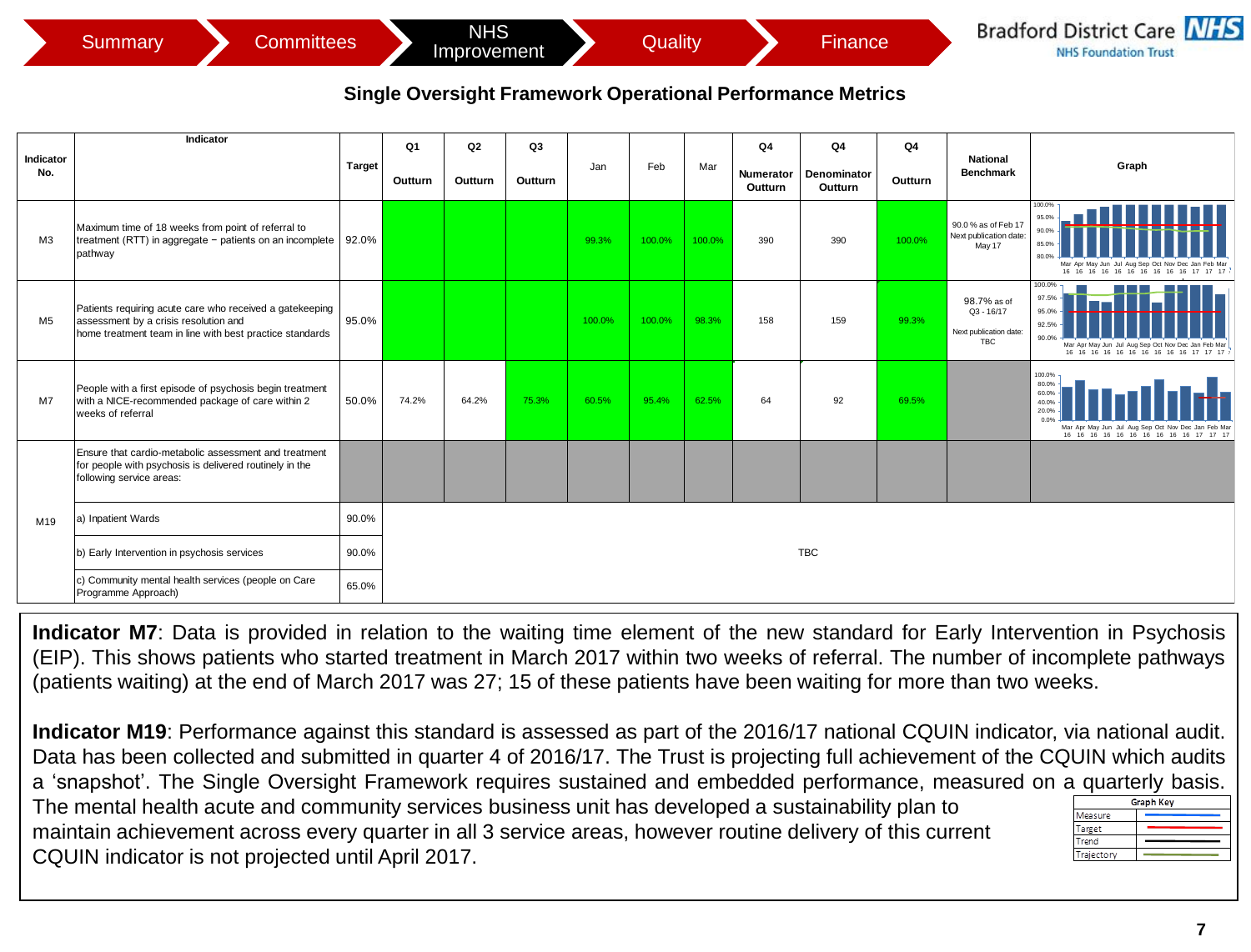| Summarv, | Committees⊺ | NHS<br>Improvement | Quality | Finance | <b>Bradford District Care NHS</b><br><b>NHS Foundation Trust</b> |
|----------|-------------|--------------------|---------|---------|------------------------------------------------------------------|
|----------|-------------|--------------------|---------|---------|------------------------------------------------------------------|

## **Single Oversight Framework Operational Performance Metrics**

|                  | <b>Committees</b><br><b>Summary</b>                                                                                                             |               |               | <b>NHS</b><br>Improvement |                   |                               | <b>Quality</b>                       |     |                            | Finance                                                                                    |               |                                                                     | <b>Bradford District Care NHS</b><br><b>NHS Foundation Trust</b>                                                                     |
|------------------|-------------------------------------------------------------------------------------------------------------------------------------------------|---------------|---------------|---------------------------|-------------------|-------------------------------|--------------------------------------|-----|----------------------------|--------------------------------------------------------------------------------------------|---------------|---------------------------------------------------------------------|--------------------------------------------------------------------------------------------------------------------------------------|
| Indicator<br>No. | Indicator                                                                                                                                       | <b>Target</b> | Q1<br>Outturn | Q2<br>Outturn             | Q3<br>Outturn     | Jan                           | Feb                                  | Mar | Q4<br>Numerator<br>Outturn | Single Oversight Framework Operational Performance Metrics<br>Q4<br>Denominator<br>Outturn | Q4<br>Outturn | National<br><b>Benchmark</b>                                        | Graph                                                                                                                                |
| M20a             | Complete and valid submissions of metrics in the monthly<br>Mental Health Services Data Set Submissions to NHS<br>Digital:<br>dentifier metrics | 95.0%         | 99.5%<br>June | 99.5%<br>September        | 99.5%<br>December |                               |                                      |     |                            |                                                                                            |               | 96.7% Dec Final<br><b>Next publication date:</b><br>25th April 2017 |                                                                                                                                      |
| M20b             | Complete and valid submissions of metrics in the monthly<br>Mental Health Services Data Set Submissions to NHS<br>Digital:<br>Priority metrics  | 85.0%         |               |                           |                   |                               |                                      |     |                            | <b>TBC</b>                                                                                 |               |                                                                     |                                                                                                                                      |
| M21              | Proportion of people completing treatment who move to<br>recovery (from IAPT minimum dataset)                                                   | 50.0%         | 47.6%         | 50.0%                     | 51.8%             | 57.2%<br>Jan<br>(Provisional) | 53.2%<br>Feb<br>(Provisional)        |     |                            |                                                                                            |               | 48.5% as at<br>Dec 16<br>Next publication date:<br>25th April 2017  | 60.0%<br>55.0%<br>50.0%<br>45.09<br>40.0%<br>Apr May Jun Jul Aug Sep Oct Nov Dec Jan Feb<br>16 16 16 16 16 16 16 16 16 17 17         |
| M10              | waiting time to begin treatment (from IAPT minimum data<br>set)<br>within 6 weeks                                                               | 75.0%         | 92.3%         | 94.2%                     | 94.4%             | 94.3%<br>Jan<br>(Provisional) | 97.0%<br>Feb<br><b>Provisional</b> ) |     |                            |                                                                                            |               | 89.4% as at<br>Dec 16<br>Next publication date:<br>25th April 2017  | 100.0%<br>90.0%<br>80.0%<br>70.09<br>60.09<br>Apr May Jun Jul Aug Sep Oct Nov Dec Jan Feb Mar<br>16 16 16 16 16 16 16 16 16 17 17 17 |
| M11              | waiting time to begin treatment (from IAPT minimum data<br>set)<br>within 18 weeks                                                              | 95.0%         | 98.3%         | 98.6%                     | 99.3%             | 97.6%<br>Jan<br>(Provisional) | 99.0%<br>Feb<br>(Provisional)        |     |                            |                                                                                            |               | 98.5% as at Dec 16<br>Next publication date:<br>25th April 2017     | 100.0%<br>97.5%<br>95.0%<br>90.0%<br>Apr May Jun Jul Aug Sep Oct Nov Dec Jan Feb Mar<br>16 16 16 16 16 16 16 16 16 17 17 17          |

**Indicator M20a**: This Mental Health Services Data Set (MHSDS) data completeness indicator comprises NHS number, date of birth, postcode, gender, GP and commissioner. The Trust is awaiting clarification from NHS Improvement and NHS Digital about the data definitions to be used to calculate performance. Data is provided based on internal calculation from the MHSDS.

**Indicator M20b**: In January 2017, NHS Improvement confirmed that the MHSDS indicator for priority metrics will only assess performance on three elements – ethnicity, accommodation status and employment status. Whilst the indicator is for achievement by 2016/17 year end, the Trust is awaiting clarification from NHS Improvement and NHS Digital about the data definitions to be used to calculate performance for these three elements.

**Indicator M21**: Within the Single Oversight Framework, Trust performance for Improving Access to Psychological Therapies (IAPT) recovery rate is assessed quarterly, based on final data published by NHS Digital. Provisional data for January and February 2017 shows that the recovery rate continues to be above the 50% target at overall Trust level. The recovery rate for each of the three local Clinical Commissioning Groups (CCGs) has improved during 2016/17. Whilst provisional data for January 2017 showed achievement of the 50% recovery target across all three local CCGs, provisional data for February 2017 shows recovery rates of 64.8% for Airedale, Wharfedale, Craven CCG, 48.7% for Bradford Districts CCG and 45.0% for Bradford City CCG.

| Graph Key  |  |  |  |  |  |
|------------|--|--|--|--|--|
| Measure    |  |  |  |  |  |
| Target     |  |  |  |  |  |
| Trend      |  |  |  |  |  |
| Trajectory |  |  |  |  |  |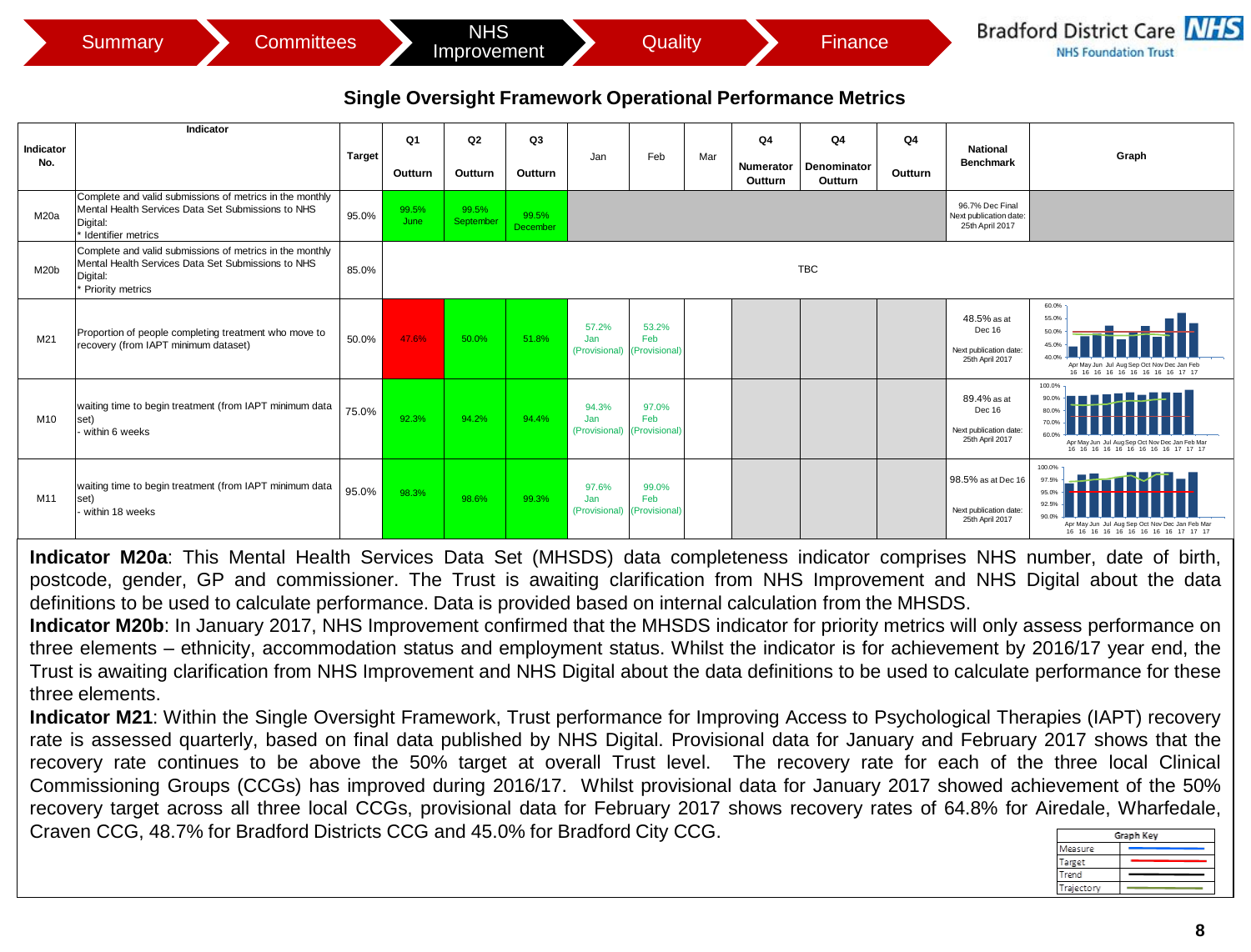

| <b>Serious Incident Numbers</b> |                  |                                         |                         |  |  |  |  |
|---------------------------------|------------------|-----------------------------------------|-------------------------|--|--|--|--|
| <b>Indicator</b><br>No.         | 15/16<br>outturn | <b>March 2017</b><br><b>Performance</b> | 16/17<br><b>Outturn</b> |  |  |  |  |
| റദ                              | 141              |                                         | 96                      |  |  |  |  |
|                                 |                  |                                         |                         |  |  |  |  |

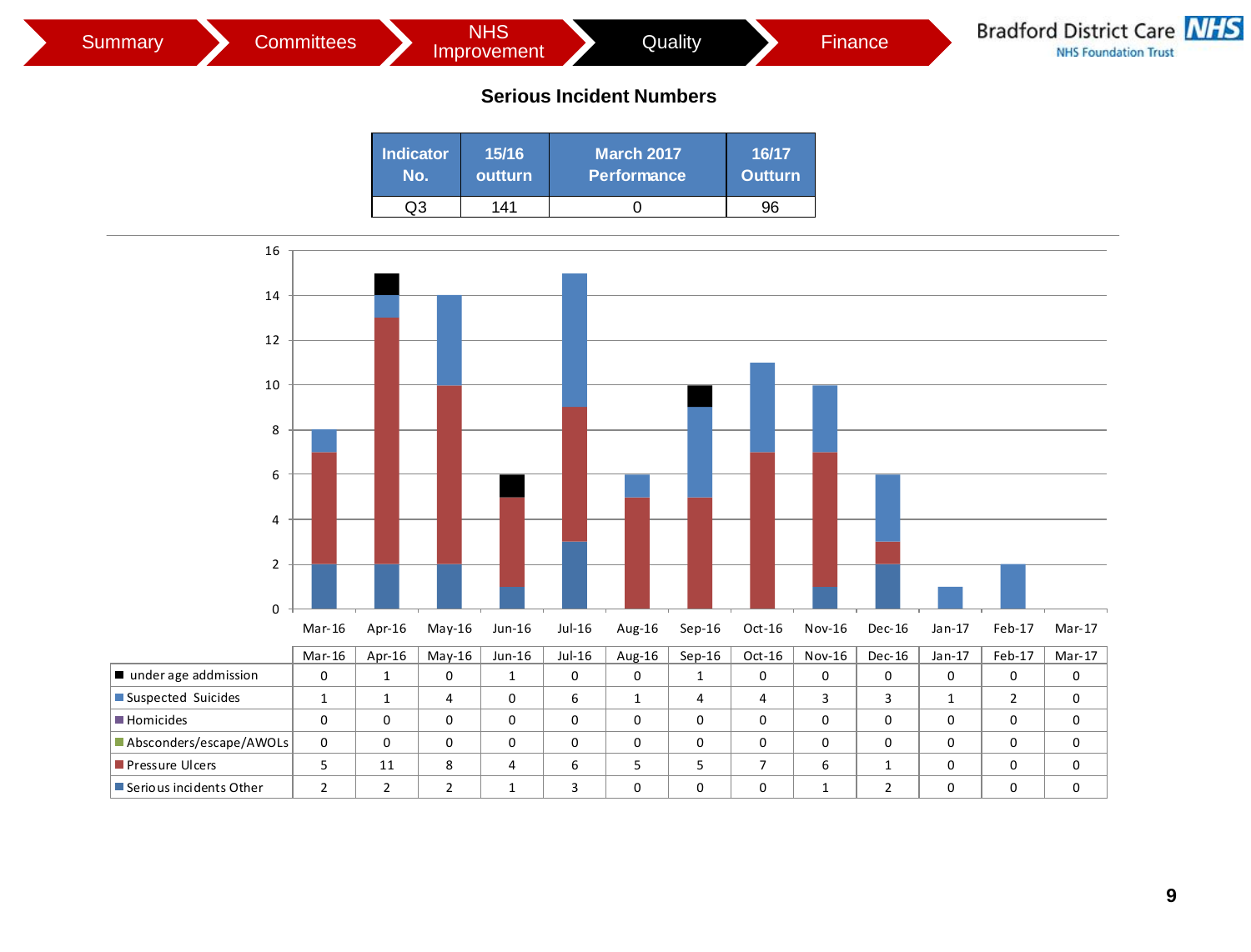

| Number of reviews                           | Oct |                 | Nov Dec Jan Feb Mar |      |     |      |
|---------------------------------------------|-----|-----------------|---------------------|------|-----|------|
| <b>Adult Physical Health Community</b>      |     | 129 111 87      |                     | -78  | 84  | 110  |
| Inpatient Services, Dental & Administration | 65  | 59              | 43                  | 27   | 34  | 25   |
| Mental Health Adults & Community            | 127 | 83.             | 79                  | -92. | 56. | -49  |
| Nursing, Children & Specialist              |     | 175 160 119 302 |                     |      | 47  | -223 |

April 2017. There will be slight changes to the way in which the information shown above is presented. Scores are no longer 'out of five' but are expressed as a percentage. Up to 1 April 2017 where a score fell below 4 out a 5, narrative has been provided for Board. Narrative will now be provided if the score falls below 80%.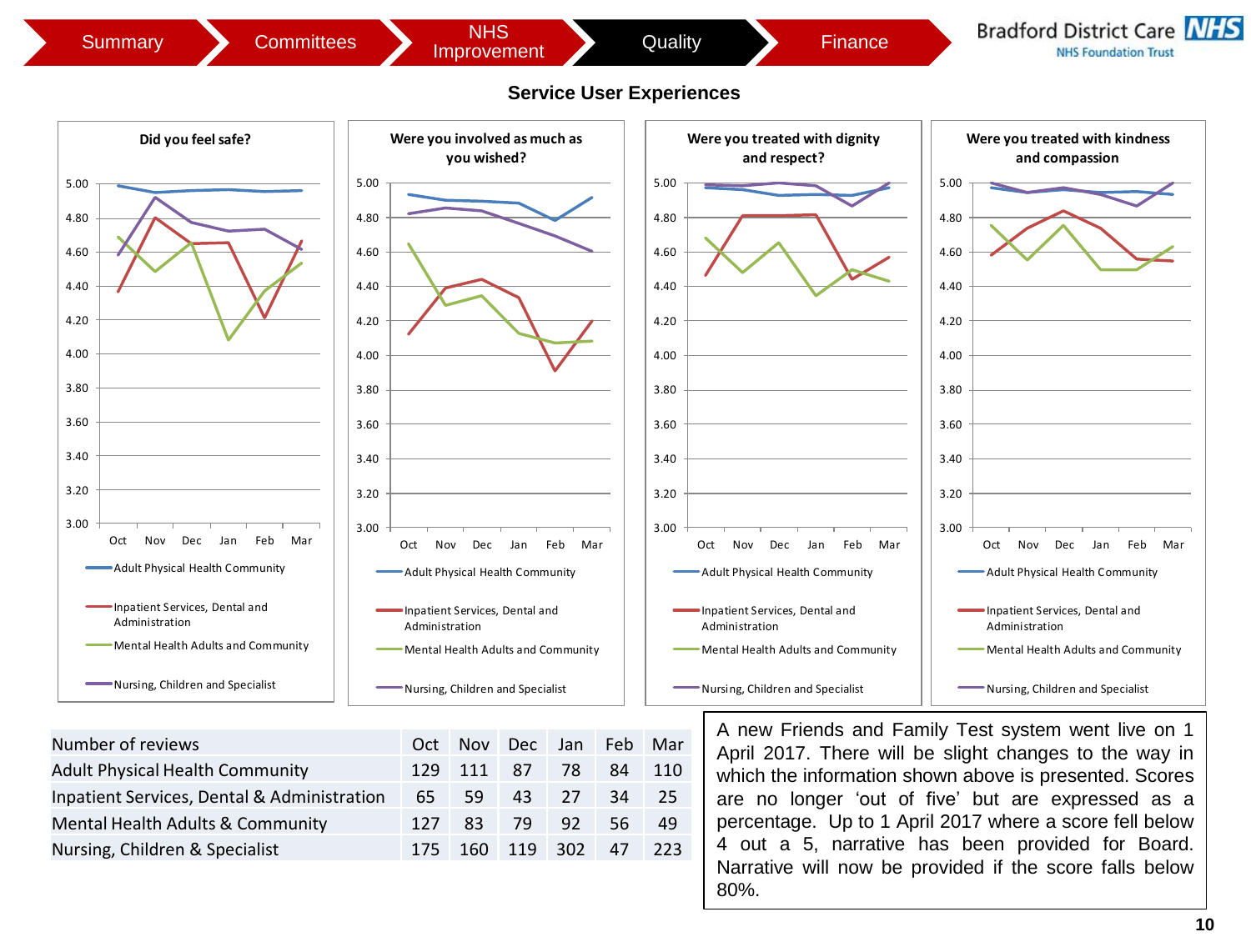